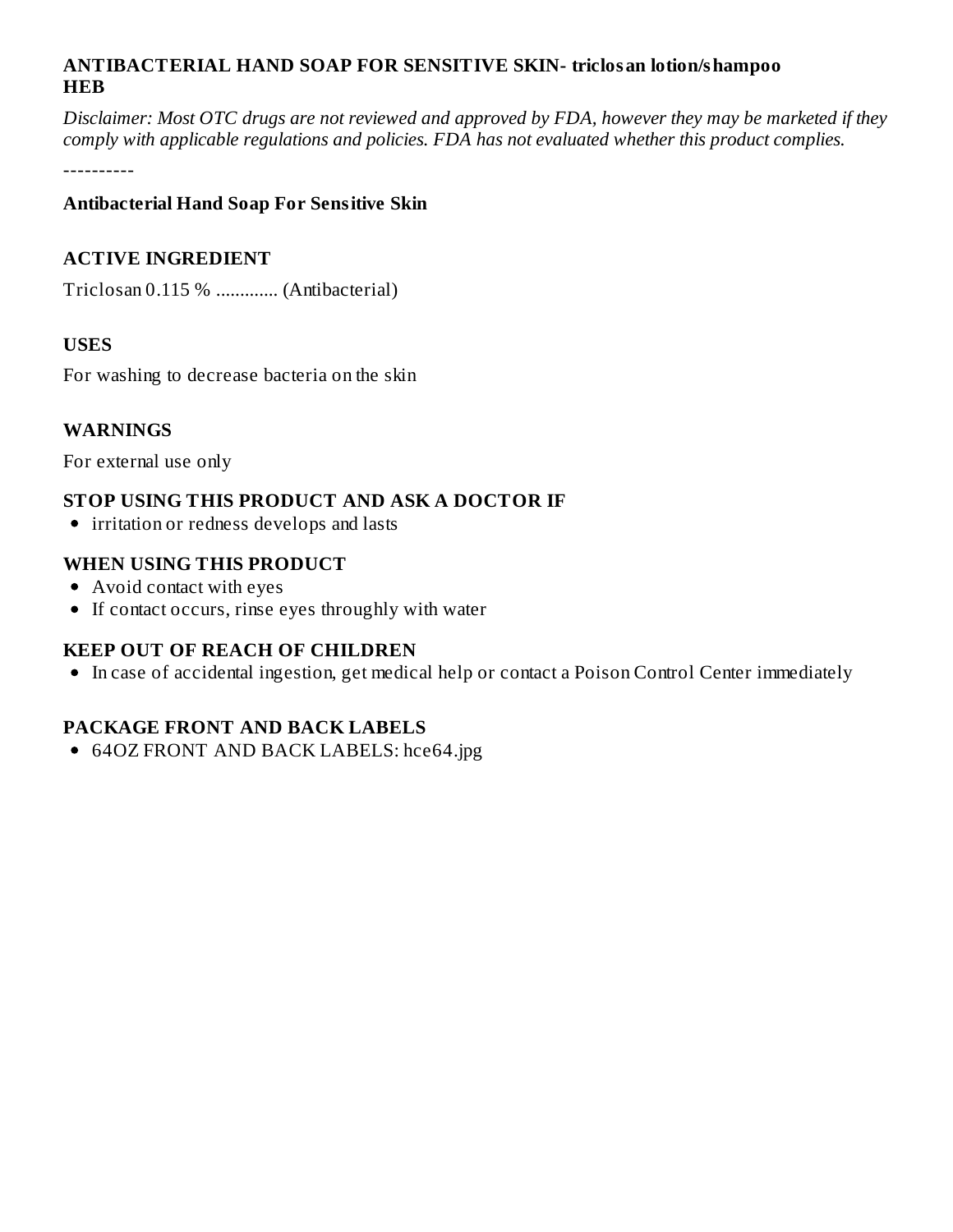\*Compare to Softsoap® **Aquarium Series® Liquid Hand Soap** 



## Antibacterial

**Hand Soap** Jabón para Manos

#### **For Sensitive Skin Para Piel Sensible,**

**REFILL/RELLENO** 

64 FL 0Z (2 QT) / CONT. NET. 1,89 L

06-15825

#### 8OZ FRONT AND BACK LABELS: hce8.jpg  $\bullet$





# Inactive ingredients: water (aqua), sodium laureth sulfate, cocamidopropyl betaine, decyl glucoside, sodium<br>chloride, fragrance, DMDM hydantoin, PEG-120 methyl glucose dioleate, citric acid, poloxamer 124, tetrasodium<br>EDTA

**Función** 

Purpose

Antibacter

Usos · Para lavarse y reducir la presencia de bacterias sobre la piel

Uses For washing to decrease bacteria on the skin

rol Center immediately

Questions/comments? 1-866-695-3030

Advertencias . Para uso externo únicamente

**Datos farmacológicos** 

Ingrediente activo an al 0,115%.

**Drug Facts** 

san 0.115

Warnings

**Active ingredient** 

For external use only<br>When using this product a avoid contact with eyes. If contact occurs, rinse eyes with water

Directions Use as a refill for a dispensing bottle. From dispensing bottle, apply onto wet hands.<br>Work into lather and rinse thoroughly

Stop using this product and ask doctor if wirritation or redness develops and lasts Keep out of reach of children in la case of accidental ingestion, get medical help or contact a

Auver utertural se rara uso exemplo unicamente ...<br>
Al usar este producto e evite que entre en contacto con los ojos. Si esto sucede, enjuáguese con agua<br>
Deje de usar este producto lejos del alcance de los niños e En caso

Manera de usar · Use el producto para rellenar su recipiente surtidor. · Vierta del recipiente surtidor sobre las manos mojadas. Frote para formar espuma y enjuáguese bien

Preguntas/comentarios? 1-866-695-3030 (Sólo en ELIA)

Trapactiontes inactivos: agua, lauret sulfato de sodio, cocarridopropil betaina, docil políglucosa, cloruro de sodio,<br>Itagancia, DMDM hidantoina, dioleato de PEG-120 metilglucos, ácido chrico, polaxamero 124, EDTA tetrasód

.<br>This product is not distributed or manufactured by Colgate-Palmolive<br>the distributors of Softscap® Aquarium Series® Liquid Hand Soap.

**DISTRIBUTED BY: H-E-B, SAN ANTONIO, TX 78204**<br>PRODUCT OF CANADA<br>Lot Number: on package

We hope you are satisfied with this product.<br>If not, we will cheerfully refund your money.

IMPORTADO Y DISTRIBUIDO POR: SUPERMERCADOS INTERNACIONALES IA-E-R.<br>S.A. DE C.V. EMILIO ZOUA PASO COL GIBISPADO, MONTERREY, N.L. 64060, MIEUXCO<br>PHODUSTO EM CANADA